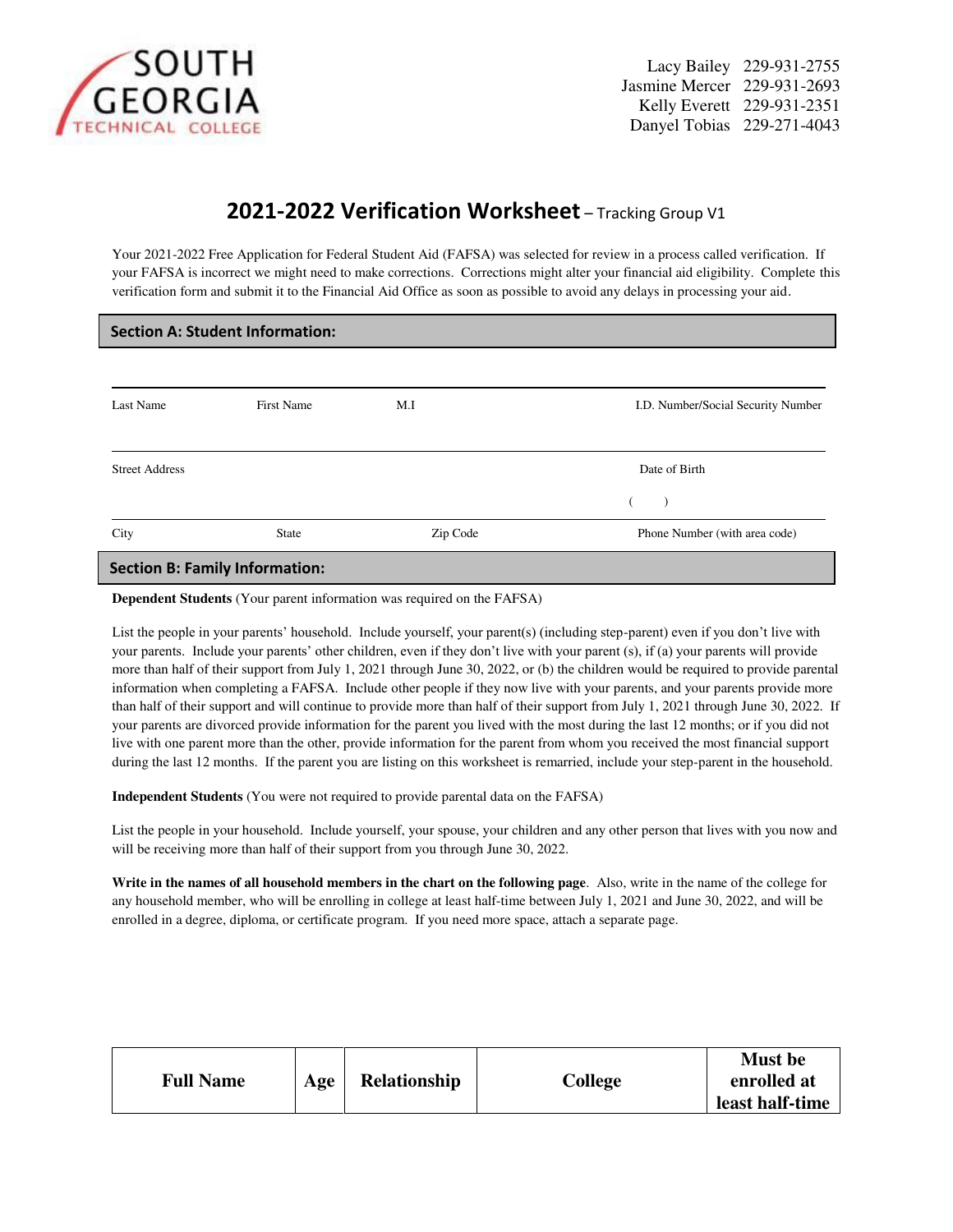|  | Self | South Georgia Technical College |  |
|--|------|---------------------------------|--|
|  |      |                                 |  |
|  |      |                                 |  |
|  |      |                                 |  |
|  |      |                                 |  |
|  |      |                                 |  |

Federal regulations allow post-secondary schools the right to ask you for information before awarding financial aid. (C.F.R. Title 34, Part 668, the student financial aid program rules.) We may also require additional documentation if we have reason to believe that the information regarding household members or household members in an eligible postsecondary educational institution is inaccurate.

## **Section C: 2019 Income Information to be Verified:**

**1.** To be completed by **ALL** students. Check the box that applies:

I used the IRS Data Retrieval Tool in FAFSA on the Web to transfer my (and, if married, my spouse's) 2019 IRS income information into my FAFSA, either on the initial FAFSA or when making a correction to the FAFSA and have not made changes to the tax return.

I am unable or choose not to use the IRS Data Retrieval Tool in FAFSA on the Web, and I will submit to the school 2019 IRS tax return transcript(s)—not photocopies of the income tax return. **Attach the 2019 IRS tax return transcript.** 

I (and if married, my spouse) had no income earned from work and was not required to file a 2019 income tax return with the IRS. **Attach proof of income statement for independent students.** 

I (and/or if married, my spouse) was employed in 2019, but was not required to file a 2019 income tax return with the IRS**. Attach all 2019 W-2 forms issued to you (and/or your spouse) and a proof of income statement** 

**2.** To be completed by **ALL DEPENDENT** students. Check the box that applies:

 The student's parent has used the IRS Data Retrieval Tool in FAFSA on the Web to transfer 2019 IRS income information into the student's FAFSA, either on the initial FAFSA or when making a correction to the FAFSA and have not made changes to the tax return.

The parent is unable or chooses not to use the IRS Data Retrieval Tool, and the parent will submit to the student's school a copy of the parent's 2019 IRS tax return transcript—not photocopies of the income tax return. **Attach the 2019 IRS tax return transcript.** 

The parent(s) had no income earned from work and are not required to file a 2019 income tax return with the IRS. **Attach a proof of income statement.** 

**The parent(s) was employed in 2019, but are not required to file a 2019 income tax return with the IRS. Attach copies of all 2019 W-2 forms, and a proof of income statement.** 

## **Section E: Certification and Signature**